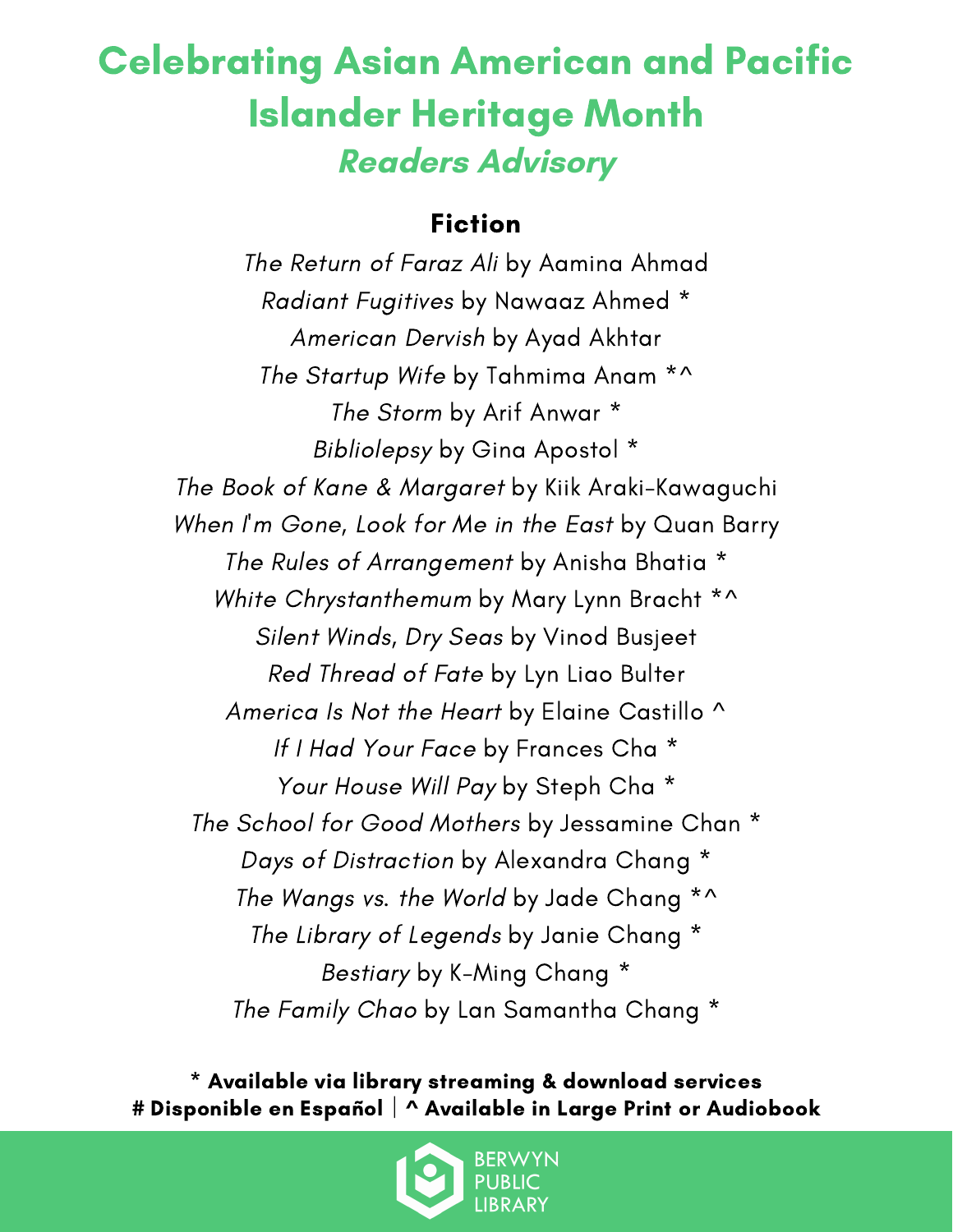### Fiction (cont.)

The Inn on Sweetbriar Lane by Jeannie Chin American Woman by Susan Choi \* The Tenth Muse by Catherine Chung \* Well-Behaved Indian Women by Saumya Dave The Marriage Game by Sara Desai \* Pride, Prejudice, & Other Flavors by Sonali Dev \* Oleander Girl by Chitra Banerjee Divakaruni \* Burnt Sugar by Avni Doshi \* Three More Months by Sarah Echavarre Swimming Back to Trout River by Linda Rui Feng \* Hotel on the Corner of Bitter & Sweet by Jamie Ford \* For Today I Am a Boy by Kim Fu \* Peach Blossom Spring by Melissa Fu \* Ghost Forest by Pik-Shuen Fung \* The Mermaid from Jeju by Sumi Hahn \* A World Between by Emily Hashimoto \* Accidentally Engaged by Farah Heron \* Clark & Division by Naomi Hirahara \*^ The Kiss Quotient by Helen Hoang \*#^ Disorientation by Elaine Hsieh Chou A River of Stars by Vanessa Hua \* Ayesha at Last by Uzma Jalaluddin

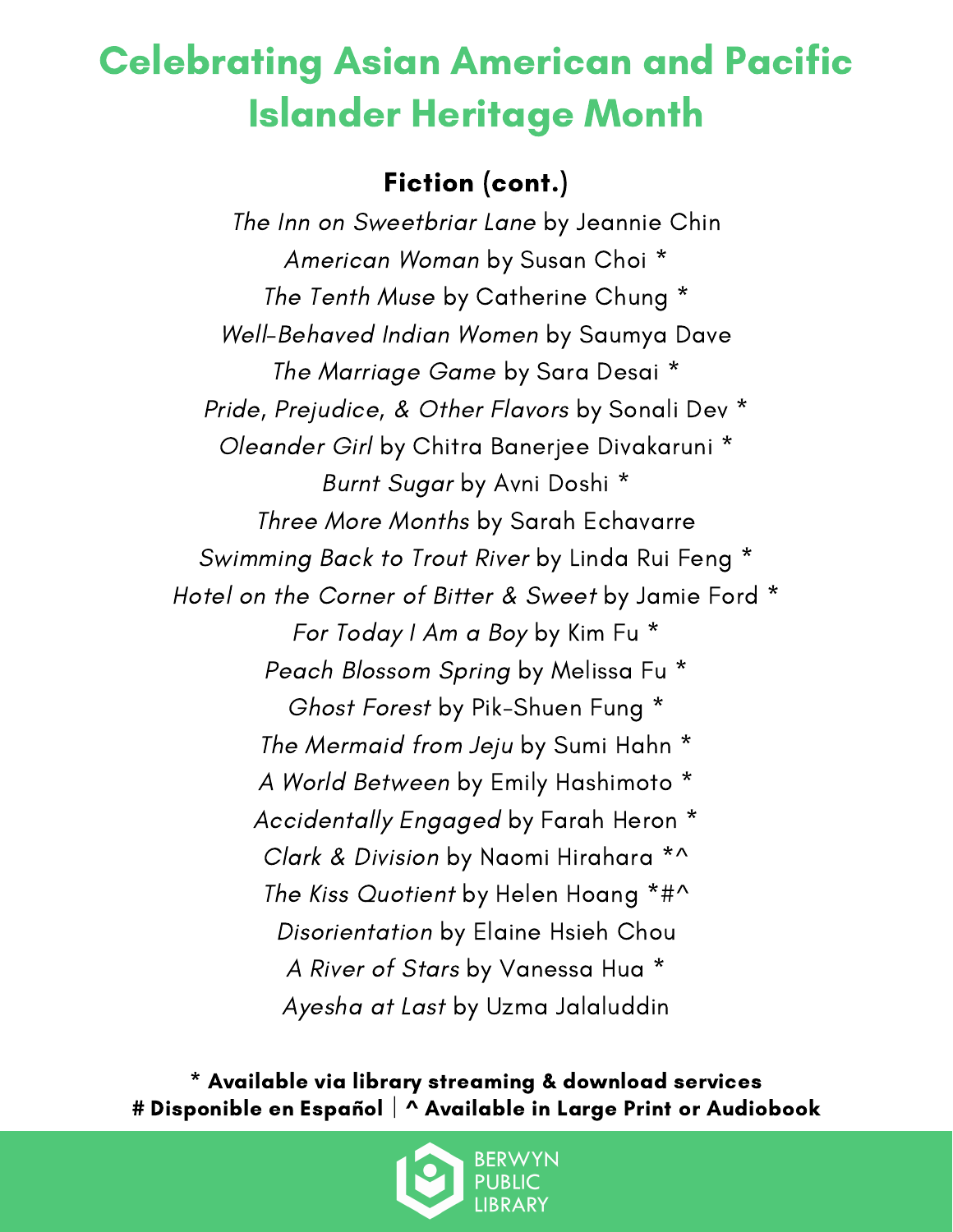#### Fiction (cont.)

My Sweet Girl by Amanda Jayatissa Thank You, Mr. Nixon by Gish Jen A Song Everlasting by Ha Jin ^ The Henna Artist by Alka Joshi \* Unmarriageable by Soniah Kamal ^ Nothing But Blackened Teeth by Cassandra Khaw \* Goodbye, Vitamin by Rachel Khong \* If You Leave Me by Crystal Hana Kim \* The Kinship of Secrets by Eugenia Kim \* Beasts of Little Land by Juhea Kim The Last Story of Mina Lee by Nancy Jooyoun Kim \*^ The Leavers by Lisa Ko<sup>\*^</sup> Immigrant, Montana by Amitava Kumar Build Your House Around My Body by Violet Kupersmith \* Crazy Rich Asians by Kevin Kwan \*#^ Searching for Sylvie Lee by Jean Kwok \* The Incendiaries by R.O. Kwon \*^ The Namesake by Jhumpa Lahiri \*^ The Tiger Flu by Larissa Lai<sup>\*</sup> Grown-Up Pose by Sonya Lalli Happy Endings by Thien-Kim Lam \* The Atlas of Reds & Blues by Devi S. Laskar \*

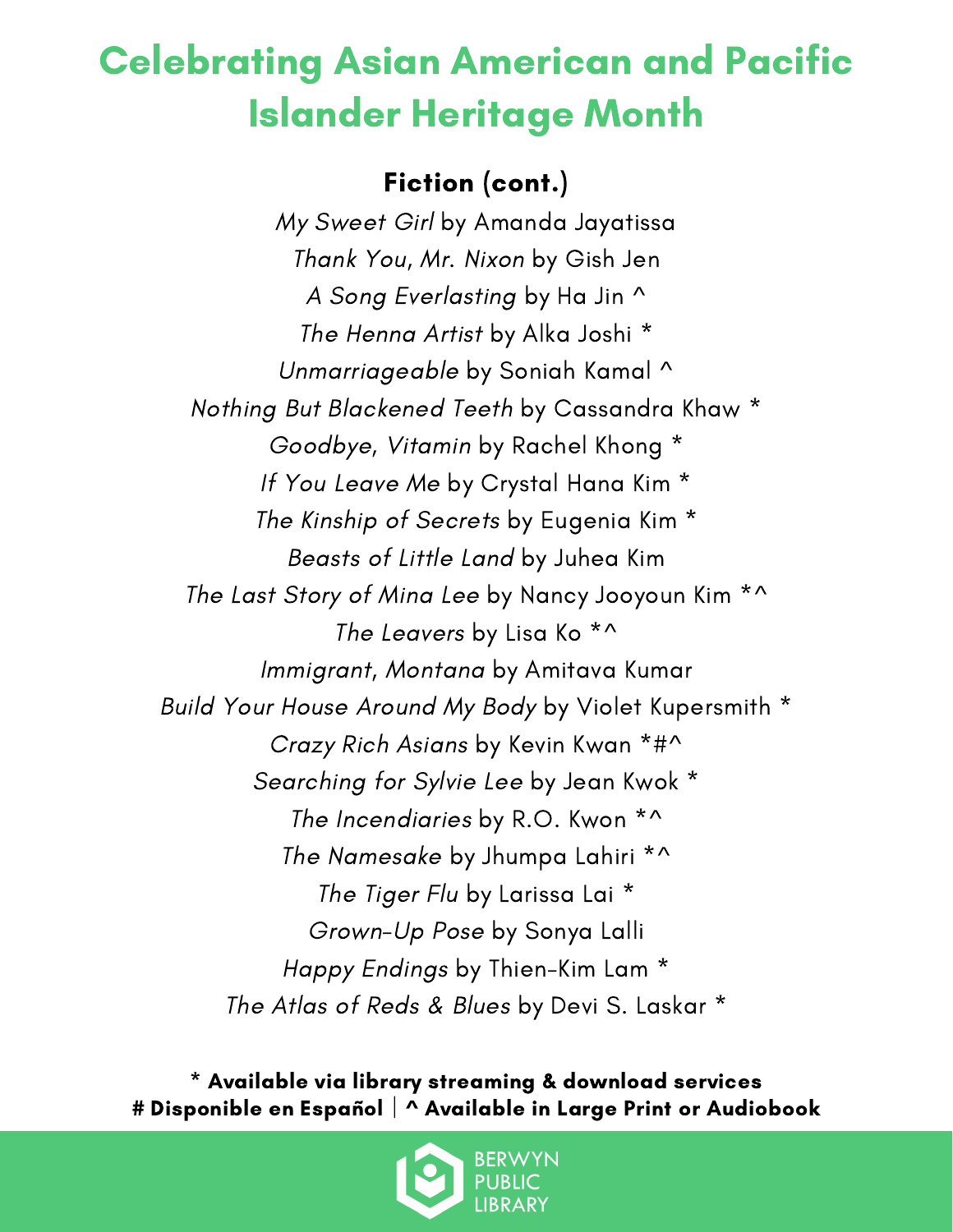### Fiction (cont.)

My Year Abroad by Chang-Rae Lee \* Pachinko by Min Jin Lee \*^ Everything Here Is Beautiful by Mira T. Lee \* Search History by Eugene Lim<sup>\*</sup> Natalie Tan's Book of Love & Fortune by Roselle Lim ^ The Thousand Crimes of Ming Tsu by Tom Lin \* Severance by Ling Ma A Burning by Megha Majumdar \* The Bad Muslim Discount by Syed M. Masood \* Make Up Break Up by Lily Menon The Duke Who Didn't by Courtney Milan \* A Place for Us by Fatima Farheen Mirza \*^ Everything I Never Told You by Celeste Ng \*^ Things We Lost to the Water by Eric Nguyen \* New Waves by Kevin Nguyen We Have Always Been Here by Lena Nguyen \* The Sympathizer by Viet Thanh Nguyen \* The Swimmers by Julie Otsuka \* A Tale for the Time Being by Ruth Ozeki \*^ Members Only by Sameer Pandya \* Loathe at First Sight by Suzanne Park \* Tell Me How to Be by Neel Patel

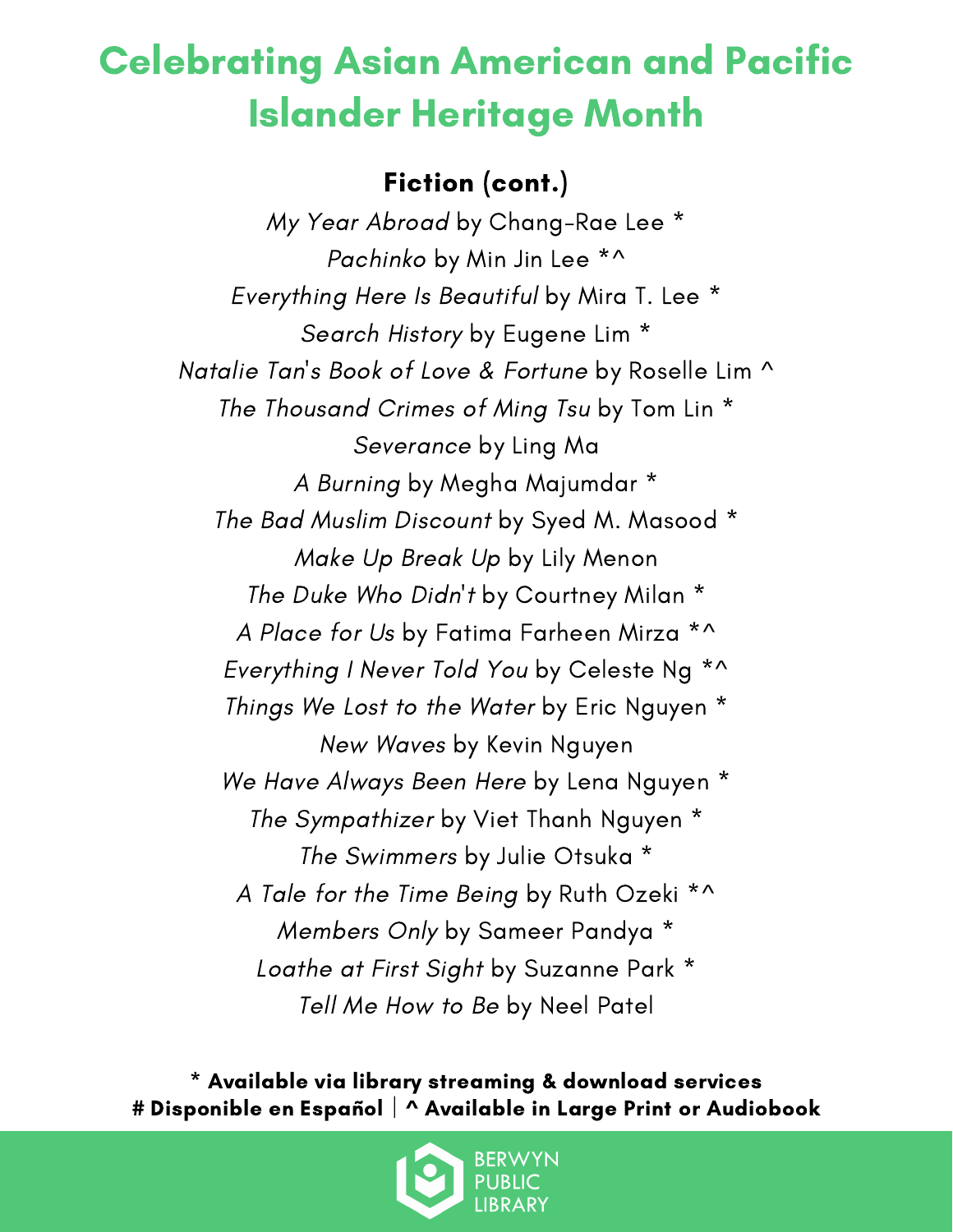#### Fiction (cont.)

First Love, Take Two by Sajni Patel \* The Marriage Clock by Zara Raheem \*^ The Right Swipe by Alisha Rai \* Dava Shastri's Last Day by Kirthana Ramisetti \* Girls Burn Brighter by Shobha Rao<sup>\*^</sup> In the Shadow of the Banyan by Vaddey Ratner Passage West by Rishi Reddi \* Like a Bird by Fariha Róisín \* The Satanic Verses by Salman Rushdie \* Gold Diggers by Sanjena Sathian \* Snowflower & the Secret Fan by Lisa See \*# Dating Doctor Dil by Nisha Sharma Marriage of a Thousand Lies by S.J. Sindu \* Sari, Not Sari by Sonya Singh The White Coat Diaries by Madi Sinha Simmer Down by Sarah Smith Afterparties by Anthony Veasna So \* Dial A for Aunties by Jesse Q. Sutanto \* The Archer by Shruti Swamy \* The Valley of Amazement by Amy Tan \* What We Were Promised by Lucy Tan \*^ Lurkers by Sandi Tan \*

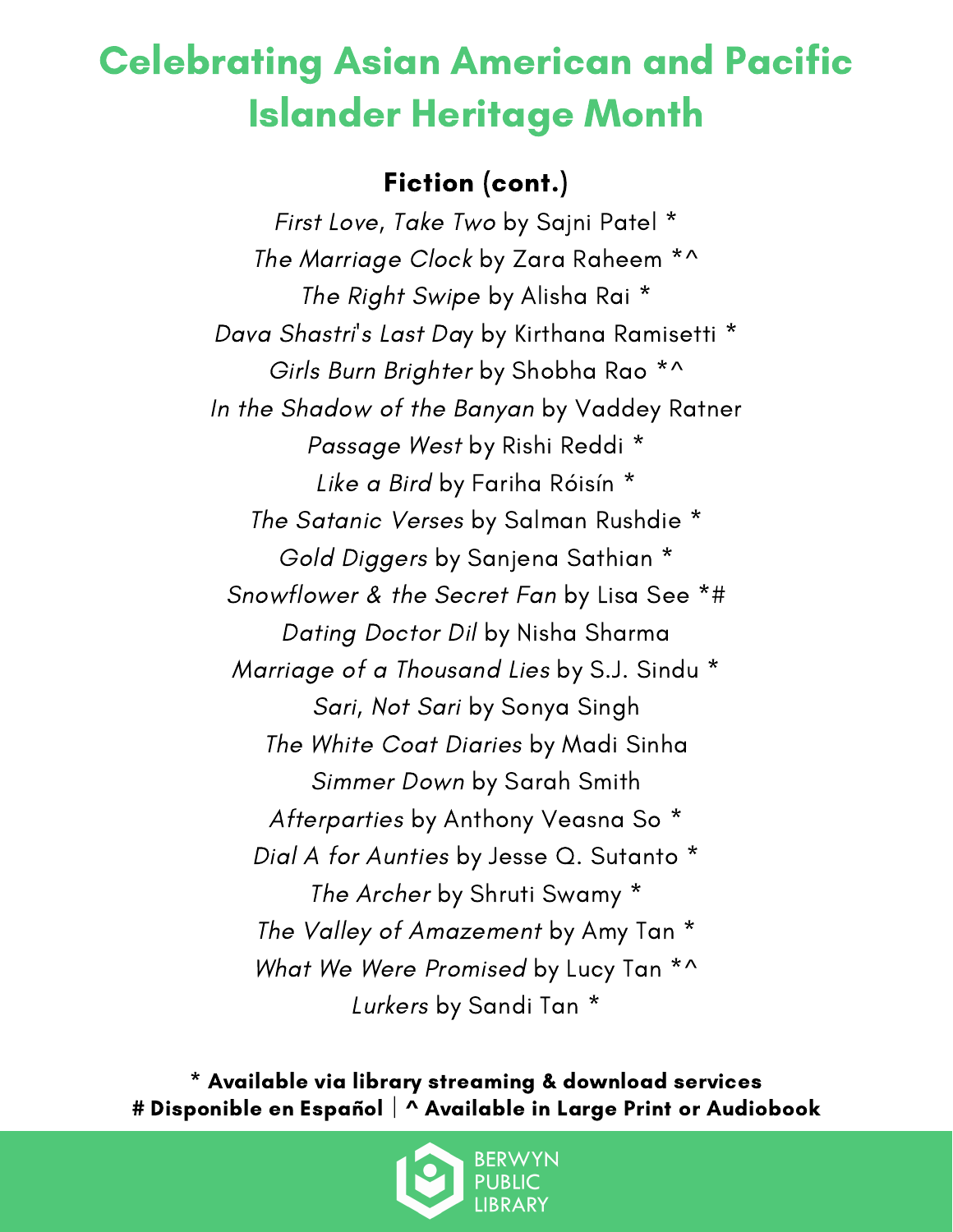### Fiction (cont.)

The Diplomat's Daughter by Karin Tanabe \* The Son of Good Fortune by Lysley Tenorio \* How to Pronounce Knife by Souvankham Thammavongsa The Donut Trap by Julie Tieu A Song for the Stars by Ilima Todd \* The Color of Air by Gail Tsukiyama \* The Story Hour by Thrity Umrigar \* The Shaadi Set-Up by Lillie Vale On Earth We're Briefly Gorgeous by Ocean Vuong \*# Family Trust by Kathy Wong \* Joan Is Okay by Weike Wang \* Win Me Something by Kyle Lucia Wu \* White Ivy by Susie Yang \*# Snow Hunters by Paul Yoon \* Interior Chinatown by Charles Yu \* O Beautiful by Jung Yun How Much of These Hills Is Gold by C. Pam Zhang \*

#### Science Fiction & Fantasy

Light from Uncommon Stars by Ryka Aoki \* Fireheart Tiger by Aliette de Bodard Light Years from Home by Mike Chen \* The Poppy War by R.F. Kuang \*

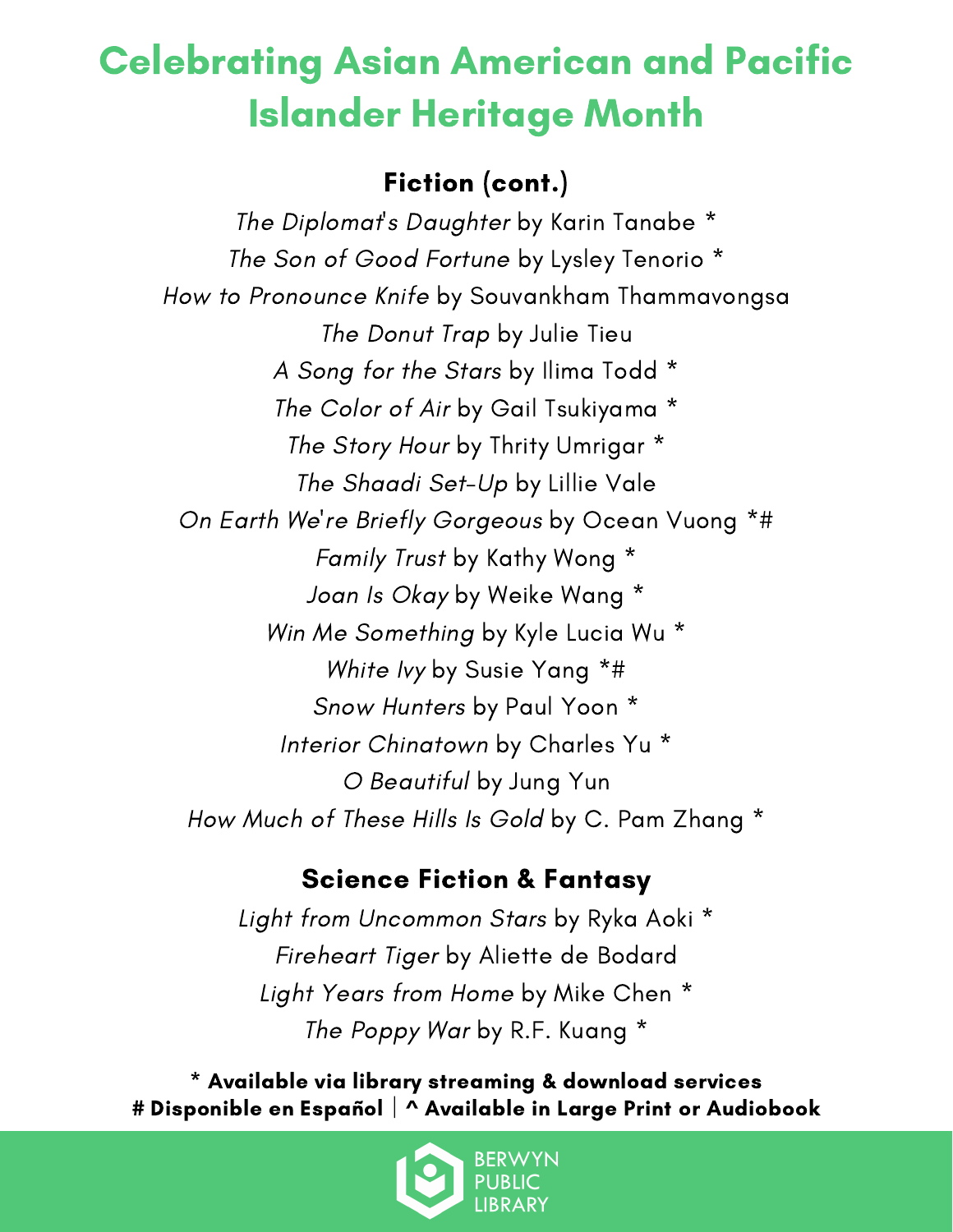#### Science Fiction & Fantasy (cont.)

Jade City by Fonda Lee The Grace of Kings by Ken Liu \* In the Watchful City by S. Qiouyi Lu \* The Bone Shard Daughter by Andrea Stewart \* The Chosen & the Beautiful by Nghi Vo<sup>\*</sup>

#### **Mystery**

Death by Dumpling by Vivien Chien ^ Mimi Lee Gets a Clue by Jennifer J. Chow \* Arsenic & Adobo by Mia P. Manansala \* Murder in Old Bombay by Nev March ^ The Widows of Malabar Hill by Sujata Massey \*^ Under Lock & Skeleton Key by Gigi Pandian The Verifiers by Jane Pek The Shadow of the Empire by Xiaolong Qiu \*

#### Graphic Novels & Manga

Let's Make Ramen! by Hugh Amano & Sarah Becan The Best We Could Do by Thi Bui \* Shadow Life by Hiromi Goto & Ann Xu Good Talk by Mira Jacob \* Stone Fruit by Lee Lai Monstress, Vol. 1 by Marjorie M. Liu & Sana Takeda \*